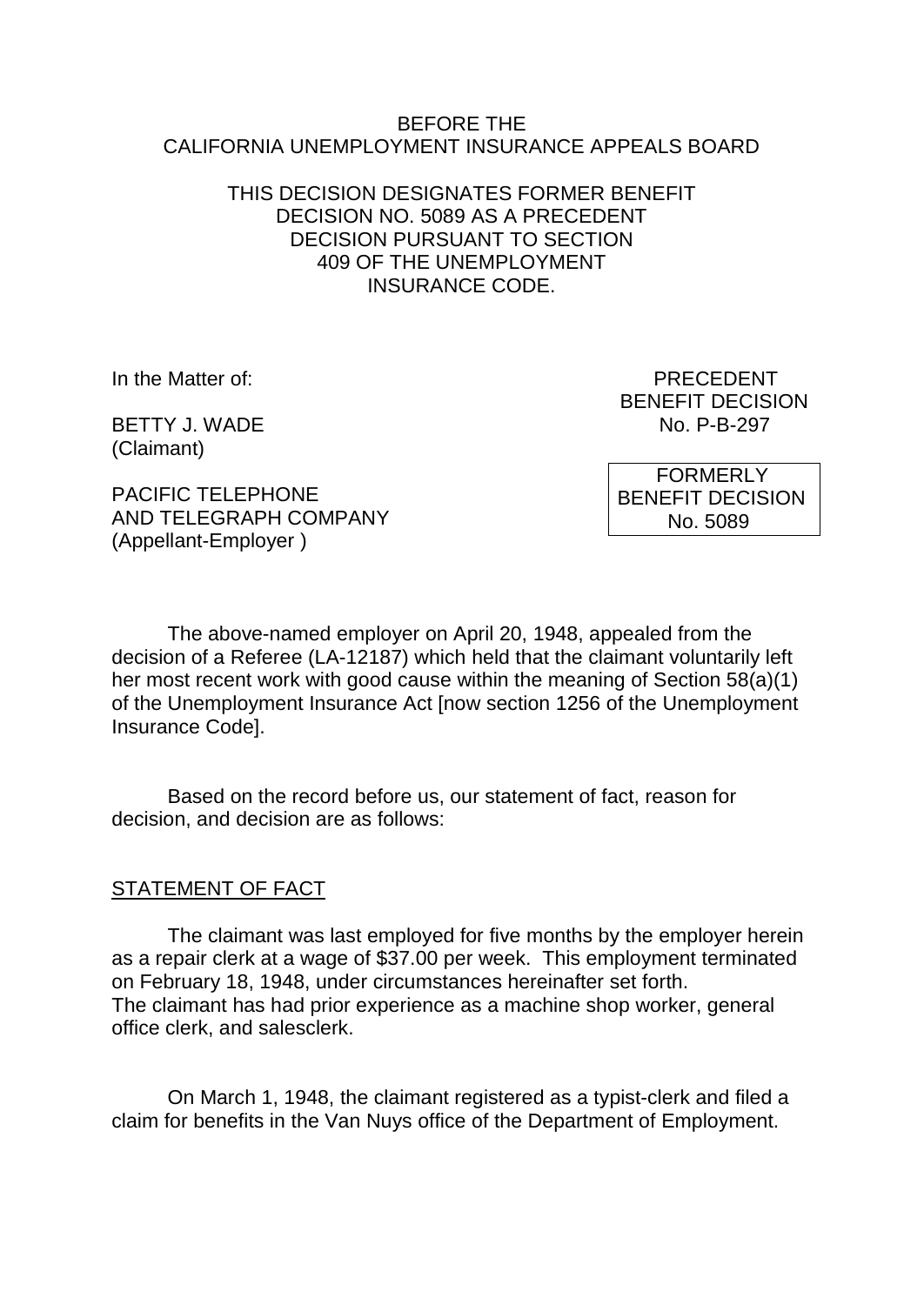### P-B-297

On March 19, 1948, the Department determined that the claimant was subject to disqualification based upon a finding that she had voluntarily left her most recent work without good cause within the meaning of Section 58(a)(1) of the Unemployment Insurance Act [now section 1256 of the code]. The claimant appealed and a Referee reversed the determination.

When the claimant entered into employment with the employer she was assigned to work in the repair service department. Her duties were considered to be more arduous and entailed a greater responsibility than customarily assigned to new employees. It was explained to her that if she found the work to be too exacting she could request assignment to work involving less responsibility. Her duties consisted of accepting calls from subscribers to the service and filing. The claimant was of the opinion that one of her fellow employees was inclined to shirk her share of the filing with the result that the claimant felt she was asked to assume more than her fair share. On or about February 10, 1948, the claimant discussed with her immediate supervisor the conditions of employment which she felt to be unsatisfactory, and was asked to "try it a little longer." The claimant agreed to this and the supervisor stated that he would investigate the possibilities of her transfer to another department. The following day the claimant was informed that there were no other openings and submitted her resignation effective February 18, 1948.

The claimant stated that the work had not adversely affected her health and that she liked the work, but that she "got so tired of it" because of her fellow employee's actions. The claimant had no prospects for other work when she voluntarily terminated the employment relationship.

# REASON FOR DECISION

Although the term "good cause" as used in Section 58(a)(1) of the Act [now section 1256 of the code] cannot be broadly defined and is a circumstance which necessarily must be determined on the facts of each case, the following judicial observation as to the meaning of the term is helpful in arriving at a proper interpretation thereof: (Good cause implies) "real circumstances, substantial reasons, objective conditions . . . adequate excuses that will bear the test of reason, just grounds for actions and always the element of good faith." (Bliley Electric Co. v. Board of Review, 45 Atl. (2d) 898). Also, in Sturdevant v. U.C.C. (Pa) 45 Atl. (2d) 908, the Court observes that "real not imaginary, substantial not trifling, reasonable not whimsical, circumstances must compel the decision to leave employment or to refuse suitable work."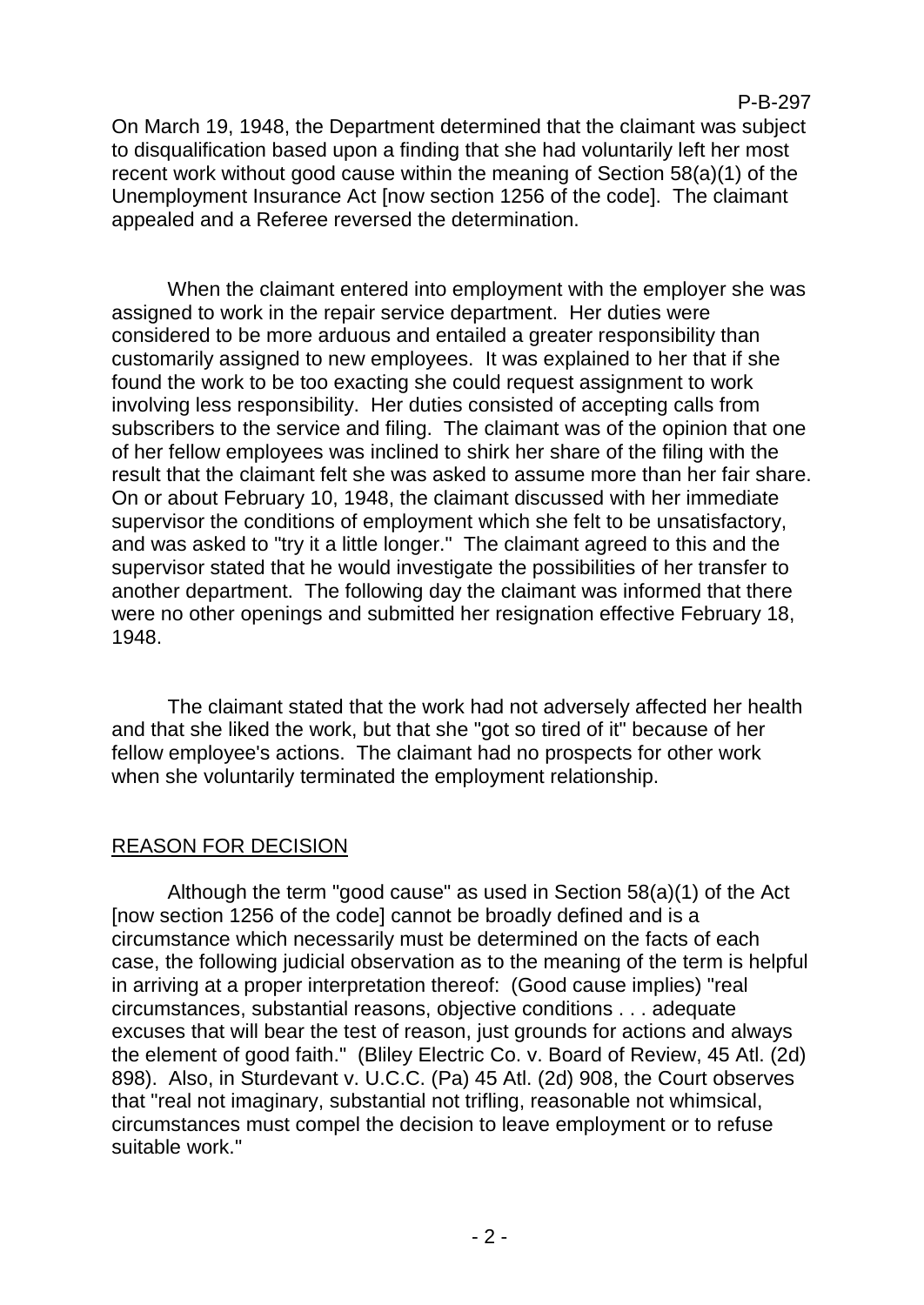In the instant case we are not convinced that the claimant has submitted any substantial or compelling reasons for terminating the employment relationship. The evidence discloses that the claimant's health was not endangered and that she liked the work she was performing. Her principal objection was based upon a belief that a fellow employee was inclined to shirk her fair share of the filing. However, there is no evidence that the claimant was required to assume additional work because of this situation, and it seems reasonable to us that the claimant, as a new employee, should have expected to be assigned to work which was routine in character until opportunities for advancement became available. The evidence shows that the claimant registered only one complaint and request for transfer during her term of employment, and that was made only one day before submitting her resignation. She had no prospects of other work when she terminated the employment relationship. Under these facts and circumstances, we conclude that the claimant voluntarily left her work on February 18, 1948, for reasons which cannot be deemed sufficiently impelling to constitute "good cause" within the statutory provision and is therefore subject to disqualification as provided by Section 58(b) of the Act [now section 1260 of the code].

## **DECISION**

The decision of the Referee is reversed. Benefits are denied for the week subsequent to the occurrence of the cause of disqualification in which she first registered for work and for the four next following weeks, as provided by Section 58(b) of the Act [now section 1260 of the code].

Sacramento, California, October 1, 1948.

# CALIFORNIA UNEMPLOYMENT INSURANCE APPEALS BOARD

TOLAND C. McGETTIGAN, Chairman

MICHAEL B. KUNZ

GLENN V. WALLS